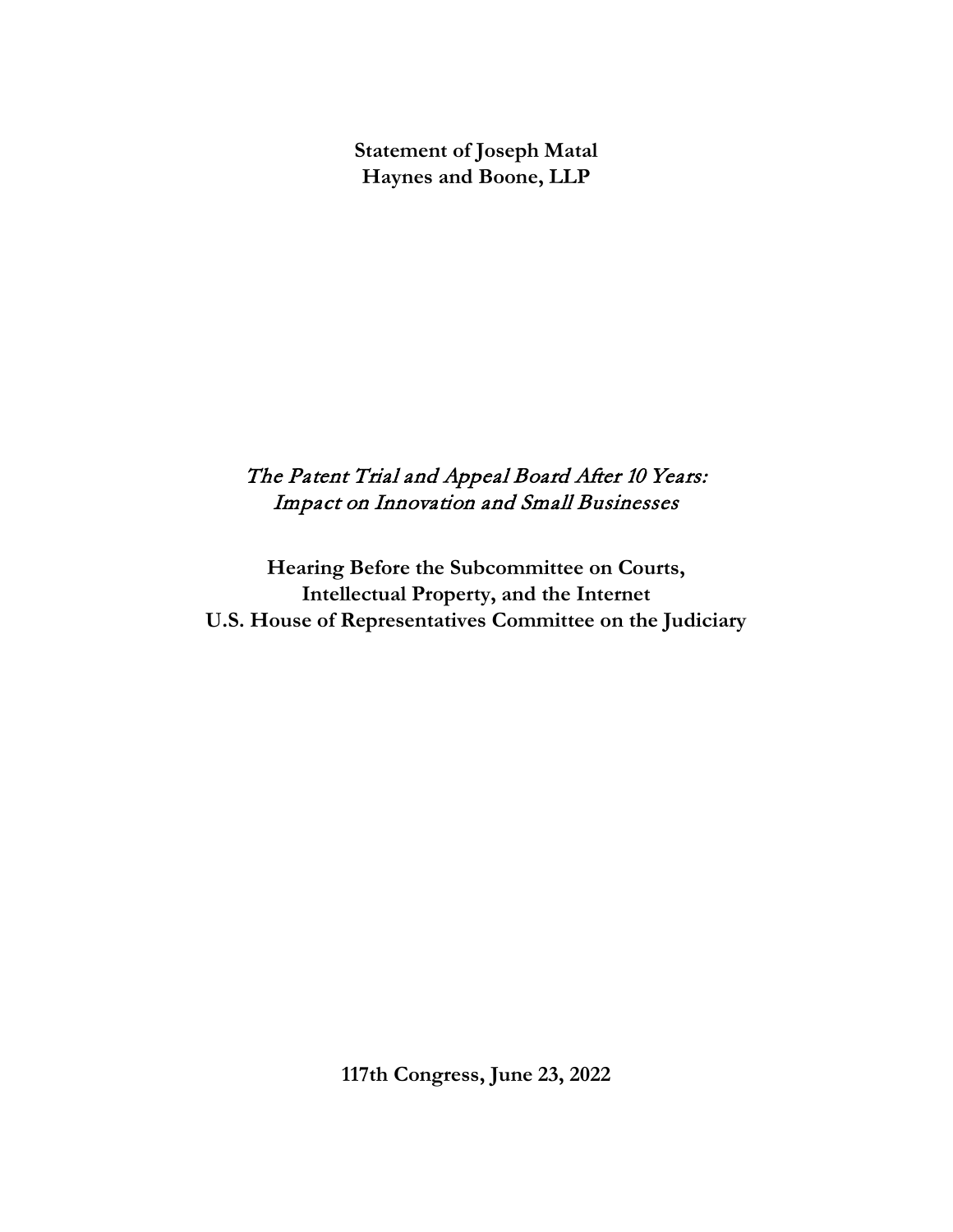## **Contents**

| USPTO review provides "expertise in both patent law and technology" 3           |
|---------------------------------------------------------------------------------|
|                                                                                 |
|                                                                                 |
|                                                                                 |
| 1. Small entities both assert patents and are targets of patent assertions?     |
| 2. There is no public interest in allowing the enforcement of invalid patents 9 |
| 3. America needs to protect manufacturers of microprocessors and other          |
|                                                                                 |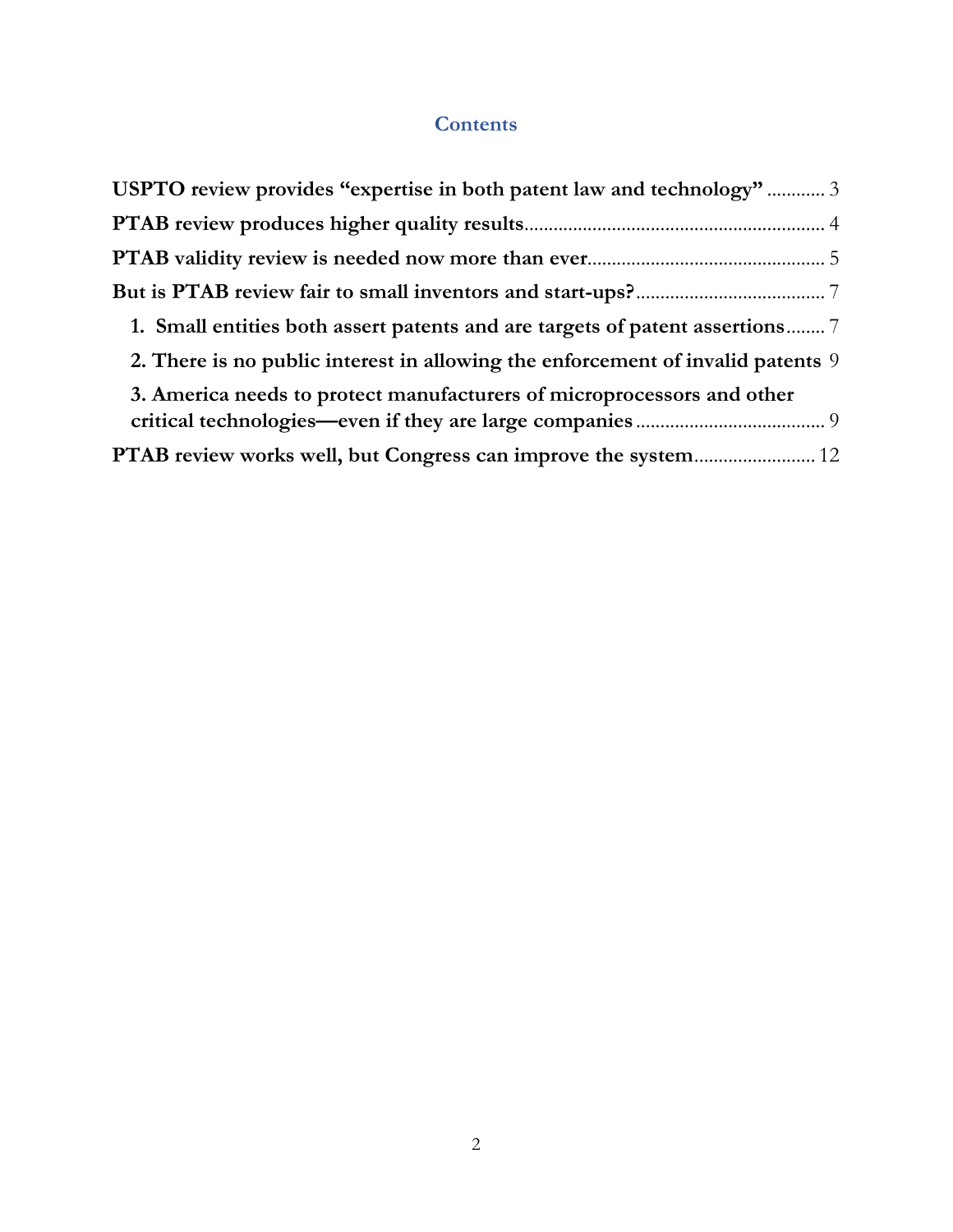Dear Chairman Johnson, Ranking Member Issa, and Members of the Subcommittee:<sup>[1](#page-2-1)</sup>

It has been clear for many years that having an education in the relevant technology helps a trier of fact to make more accurate decisions about a patent's validity.

Nearly a century and a half ago in *Cochrane v. Deener*, [2](#page-2-2) the U.S. Supreme Court commented on the "desirability" of referring patent validity questions to "a commission of intelligent experts." Several decades later, in 1911, Judge Learned Hand expressed bewilderment that a federal judge was expected to decide a complex chemical patent case "without any knowledge of even the rudiments of chemistry." Judge Hand called for the creation of a system of "technical judges to whom technical questions are submitted.["3](#page-2-3) In the 1950s, Congress held hearings on and considered proposals to create a patent validity tribunal composed of technical experts.[4](#page-2-4)

### <span id="page-2-0"></span>**USPTO review provides "expertise in both patent law and technology"**

Congress finally answered these calls in 1980 by creating the system of ex parte reexamination of patents. As the House of Representatives noted in the report that accompanied the Act, this system allows questions of an issued patent's validity to be referred "to an agency with expertise in both patent law and technology."[5](#page-2-5)

In subsequent years, Congress decided that both sides needed to be able to participate in post-issuance proceedings and it created the system of inter partes reexamination. Although this system gave accused defendants an opportunity to be heard, the examination model did not work well in contested proceedings. Inter partes reexaminations were plagued with interminable delays.

Indeed, although the inter partes reexamination statute was repealed over a decade ago, as of today there are still 24 inter partes reexaminations that are pending before the USPTO and the courts. Regardless of the accuracy of its results, a system that takes this long to decide a case is not helpful—either to patent owners seeking an

<span id="page-2-5"></span><sup>5</sup> *See* [H.R. Rep. No. 107-120,](https://www.congress.gov/congressional-report/107th-congress/house-report/120) at 3 (2001).

<span id="page-2-2"></span><span id="page-2-1"></span><sup>&</sup>lt;sup>1</sup> My testimony reflects my own views and not those of Haynes and Boone, LLP or any of its clients.  $294$  U.S. 780 (1876).

<span id="page-2-3"></span><sup>3</sup> *[Parke-Davis & Co. v. H. K. Mulford Co](https://cite.case.law/f/189/95/)*., 189 F. 95 (C.C.S.D.N.Y. 1911).

<span id="page-2-4"></span><sup>4</sup> Dr. Vannevar Bush, *Some Proposals for Improving the Patent System: Senate Subcommittee on Patents, Trademarks, and Copyrights*, 84th Cong., 2d sess. 10-11 (1956) (quoted in "The Role of the Court Expert in Patent Litigation," Study of the Subcommittee on Patents, Trademarks, and Copyrights of the Committee on the Judiciary, 84th Cong., 1st sess. (1958)).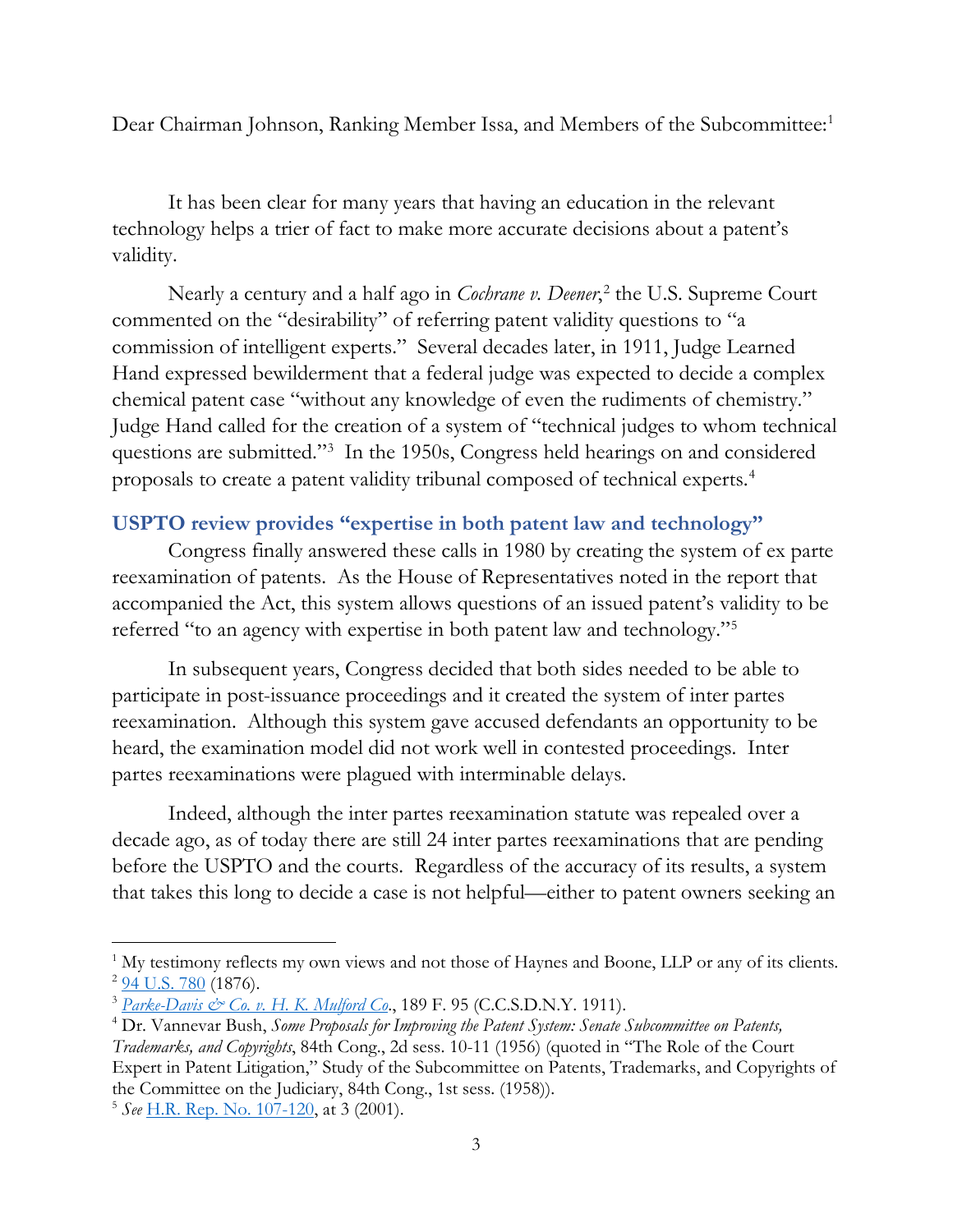affirmation of their patent's validity or to accused infringers seeking to cancel invalid claims.

In the America Invents Act in 2011, Congress replaced inter partes reexamination with inter partes review. By shifting the proceedings to an adjudicative model with a statutory deadline, Congress aimed to wring out the delays in the system and create proceedings that could be completed in one year.

The America Invents Act succeeded in achieving that goal. AIA trials are overwhelmingly completed within their one-year deadline, allowing them to serve as a timely substitute for district court litigation.

By trying to make USPTO proceedings faster and more efficient, however, Congress by no means abandoned the original purpose of allowing questions of patent validity to be referred to the agency. That purpose remains the same in PTAB reviews: to allow technical experts who are trained in patent law to decide whether a patent is valid.

The America Invents Act requires that validity reviews be conducted by administrative patents judges (APJs), who are required by law to be "persons of competent legal knowledge and scientific ability."[6](#page-3-1) In compliance with this mandate, the agency requires that all of its APJs have at least an undergraduate education in a technical field. Many PTAB judges also have master's degrees or doctorates in science or engineering. And all of them have extensive patent legal experience prior to their appointment as APJs—many have even served as patent examiners.

#### <span id="page-3-0"></span>**PTAB review produces higher quality results**

There is no reasonable dispute that PTAB judges have higher qualifications to decide patent cases than does the typical district judge or lay juror.

But do these qualifications matter—that is, are we getting higher quality and more accurate patent validity determinations by having these questions decided by the PTAB?

A recent academic study that comprehensively analyzed the results of appellate review of patentability determinations has answered this question in the affirmative. Professor Matthew Sipe complied and examined the results of all patent appeals that were docketed at the Federal Circuit in fiscal years 2015 and 2016.<sup>[7](#page-3-2)</sup> He then

<span id="page-3-2"></span><span id="page-3-1"></span><sup>&</sup>lt;sup>6</sup> 35 U.S.C. § 6(a).<br><sup>7</sup> Matthew G. Sipe, [Experts, Generalists, Laypeople—and the Federal Circuit,](https://jolt.law.harvard.edu/assets/articlePDFs/v32/32HarvJLTech575.pdf) 32 Harv. J.L. & Tech. 576, 591 (2019).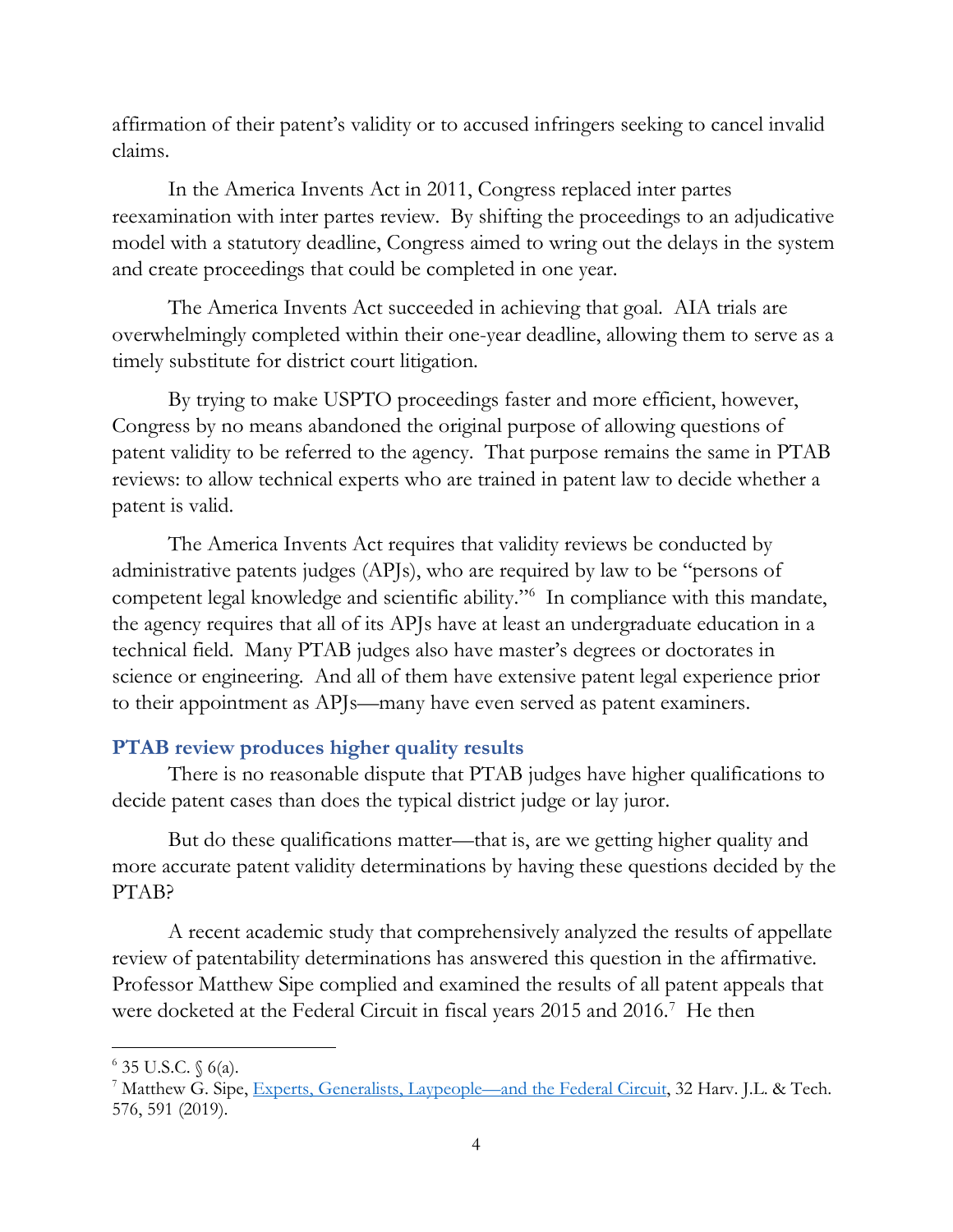compared the results for patent validity determinations made by PTAB panels to those made by district courts.

The study's conclusion was emphatic: it found that "the PTAB is affirmed notably more often than district courts on [patent] validity issues." Indeed, according to the data, district courts are almost two and a half times more likely to be reversed on appeal when deciding patent validity issues than is the PTAB.

The study ultimately determined that "the most straightforward conclusion" is that PTAB judges' technical expertise has "aided decision-making on the thorny scientific questions endemic to patent law."

It thus turns out that Learned Hand—and Congress—were right about the benefits of having a patent adjudicator know at least the "rudiments of chemistry." Indeed, it would be surprising if the results were otherwise—if scientific and legal knowledge were somehow a detriment rather than a benefit to patent validity decision making.

During the last decade, during my time at the USPTO and since, I have closely followed the public debate over PTAB proceedings. I have yet to hear anyone make a serious argument that the PTAB is reaching substantively wrong results—that its validity findings are somehow less rather than more accurate than those made in civil litigation.

There is no question that the PTAB's patentability determinations are more accurate and reliable than those reached in district courts.

#### <span id="page-4-0"></span>**PTAB validity review is needed now more than ever**

The last four decades of the development of post-issuance proceedings at the USPTO have also coincided with a shift in how the courts resolve patent cases. As recently as 1978, judges decided over 90% of these cases, but as changes in Seventh Amendment jurisprudence have been absorbed by the plaintiff's bar, three quarters of patent cases now go before a jury.[8](#page-4-1)

Although district judges' patent validity decisions have proven less accurate than those made by the PTAB, jury verdicts present even more difficulties. As compared to judges, juries are more likely to favor particular types of parties, more likely to favor the party that initiates the suit rather than the defendant (regardless of

<span id="page-4-1"></span><sup>&</sup>lt;sup>8</sup> See Mark A. Lemley, Why Do Juries Decide If Patents Are Valid?, 99 Va. L. Rev. 1673, 1706 (Dec. 2013); Mark A. Lemley, Jamie Kendall, Clint Martin, Rush to Judgment? Trial Length and Outcomes in Patent Cases, 41 AIPLA Q.J. 169, 174 (Spring 2013).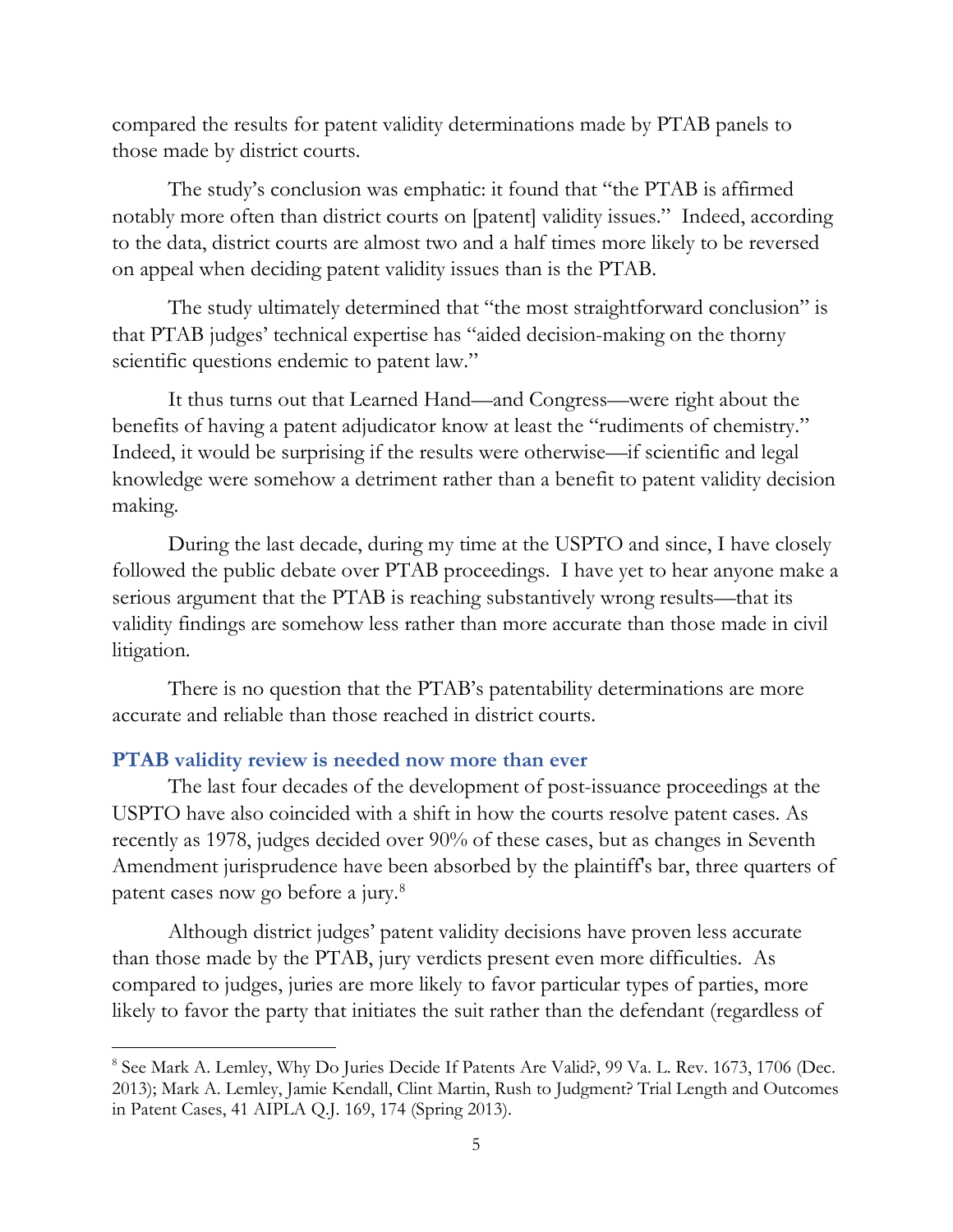whether it is the patent owner or a declaratory judgment plaintiff), and more likely to decide all issues in favor of one party or another rather than distinguishing among the different questions before them.<sup>[9](#page-5-0)</sup>

Lay juries often find complex technologies inaccessible, and they are notoriously resistant to engaging in an obvious analysis that combines prior patents and printed publications. Patent validity is just one of several issues before the jury in addition to infringement, willfulness, and damages—and it is easy to simply defer to the USPTO's initial examination of the patent. Rather than scrutinize the teachings of the prior art, juries tend to focus on stories about the invention and the parties.

Few things are more dispiriting from a patent policy perspective than watching how skilled trial lawyers prepare for a patent jury trial. There is an enormous focus on narratives and themes, on trying to present one's own side as the "little guy," and on uncovering internal communications that can be presented in a bad light and thereby taint the jury's view of all the issues. What is often missing is an analysis of the limitations of the claims and how they are met by the prior art.

This is an absurd way to run an intellectual-property system, particularly when critical technologies are at stake. In many cases, a PTAB trial is not simply a less expensive or more technically accurate form of validity review—it is the *only* meaningful form of review.

It is also important to consider the character of much of the patent litigation in America today. A majority of infringement lawsuits are filed by parties that do not practice the invention, and the bulk of this litigation is brought by so-called patent assertion entities. These entities purchase their patents on the secondary market and often receive financial backing from hedge funds and other litigation financiers. [10](#page-5-1) Some of the largest investment funds are foreign owned and rely on investors from foreign countries, including undemocratic ones.

One might think that such a plaintiff—a foreign non-practicing entity (NPE) suing an American manufacturer—would cut an unsympathetic figure before a U.S. jury. In some districts, however, patent assertion entities have been allowed to

<span id="page-5-0"></span><sup>&</sup>lt;sup>9</sup> See The Honorable Kimberly A. Moore, Populism and Patents, 82 N.Y.U. L. Rev. 69, 98-99, 102-03 (2007); *see also* The Hon. Kimberly A. Moore, Judge, Juries, and Patent Cases—An Empirical Peek Inside the Black Box, 99 Mich. L. Rev. 365, 403-06 (2000).<br><sup>10</sup> See Pride in Patent Ownership: The Value of Knowing Who Owns a Patent: Hearing Before the Subcomm. on

<span id="page-5-1"></span>*Intellectual Prop. of the S. Comm. on the Judiciary*, 117th Cong. (2021) [\(statement of Allon Stabinsky,](https://www.judiciary.senate.gov/imo/media/doc/Stabinsky%20-%20Testimony.pdf) Chief Deputy General Counsel, Intel Corp.).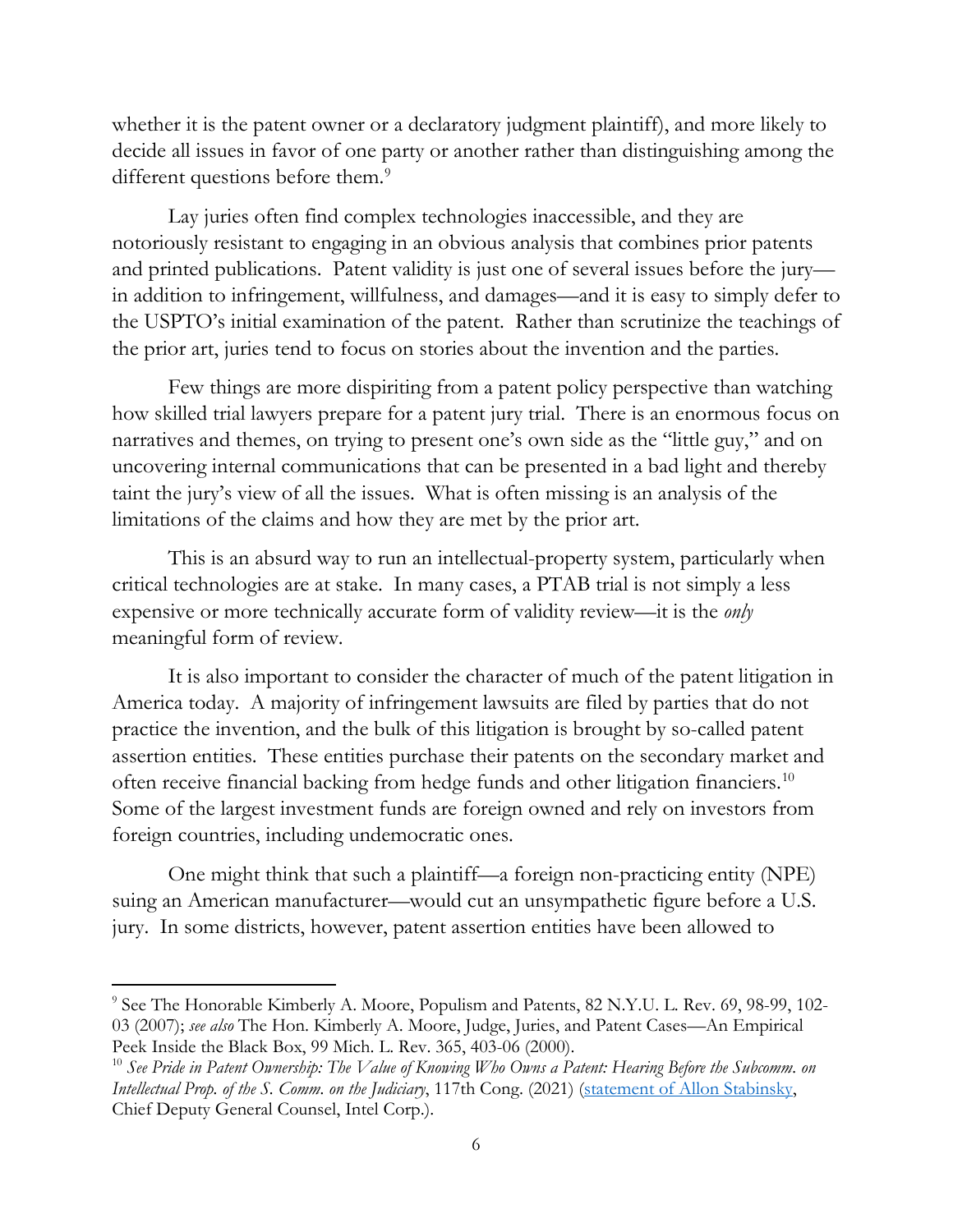exclude evidence of their identity from the jury.<sup>11</sup> This effectively allows them to prey on the jury's sympathy by falsely implying that they are an independent inventor or an American start-up company.

One can hardly criticize a district judge for excluding this type of evidence. Patents are transferrable property, and the identity of the parties is irrelevant to whether the patent is valid. Except that in a jury case, we all know that this evidence *does* matter.

I am not here today to condemn our current system of litigation finance or to second guess whether foreign NPEs should be allowed to sue American companies. I simply to note that given that our system *does* operate this way—that a majority patent lawsuits are brought by entities that contribute very little to the U.S. economy—it is imperative that we provide American manufacturers with an accurate and reliable system for testing the validity of asserted patents.

### <span id="page-6-0"></span>**But is PTAB review fair to small inventors and start-ups?**

The argument is occasionally made that regardless of whether PTAB review is more accurate and less expensive, it is nevertheless an *additional* expense to civil litigation. A patent owner must file suit in district court to obtain its remedies, and thus allowing the defendant to challenge the patent in another forum—the PTAB unfairly burdens the small inventor or a patent-backed startup company.

The question thus arises, to protect small entities, should Congress restrict access to PTAB review? Should it bar such review, for example, in favor of district court adjudication, or in cases in which the same patent has previously been challenged by another party?

As Congress considers these questions, I urge it to keep the following facts in mind:

### <span id="page-6-1"></span>**1. Small entities both assert patents and are targets of patent assertions**

If PTAB review were cut off in a particular case, that would benefit a small entity that is trying to assert its patent (as well as a large entity trying to do so). That entity would no longer need to mount any defense of its patent at the USPTO.

Small entities, however, regularly appear on both sides of the *v.* Indeed, small businesses and venture-backed startups are frequent targets of patent lawsuits, particularly those brought by non-practicing entities. NPEs will target small companies at the beginning of an assertion campaign because they are more likely to

<span id="page-6-2"></span><sup>11</sup> *See id.*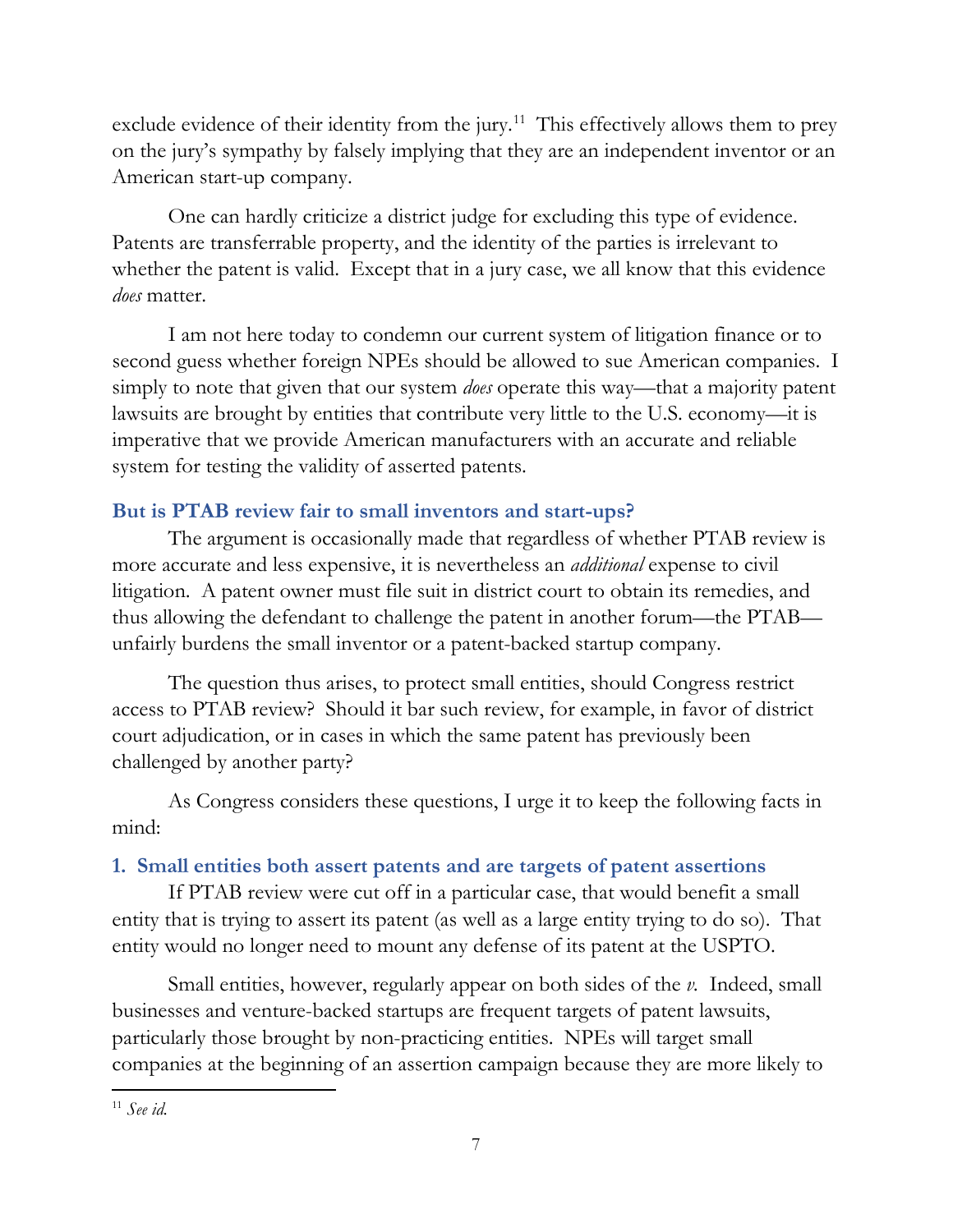settle, thereby providing funding to later sustain the tougher lawsuits against larger companies[.12](#page-7-0) Patent plaintiffs also target small to medium companies that are about to make an initial public offering of stock, knowing that the company will pay a premium to prevent litigation from marring the offering.

PTAB review costs, on average, about one-ninth as much as a district court infringement suit. Legal fees in PTAB proceedings are measured in the hundreds of thousands of dollars, as opposed to the millions incurred in civil litigation. And, as discussed, PTAB review is more accurate and reliable than other forms of review. It is one of the rare cases in which an available option is both cheaper *and* better.

While blocking access to PTAB review would modestly reduce costs for a small-company plaintiff, doing so would be deeply unfair to a small entity that it is being sued for infringement of an invalid patent.<sup>[13](#page-7-1)</sup> A small company or startup often will be forced to settle an infringement suit simply because it cannot afford the millions of dollars that it costs to defend itself in district court. And even if it has a strong invalidity case, a defendant cannot reliably assume that a jury will recognize or even engage with that obviousness case.

Finally, the holder of a *valid* patent has little to fear from PTAB review. Aside from providing the benefit of the Board's expertise, the America Invents Act also requires a high up front showing to even start a PTAB review. To institute a proceeding, the petitioner must present a complete invalidity case that demonstrates a "reasonable likelihood" that the challenge will prevail.

In a typical year, one third of all PTAB petitions that are filed are dismissed for failure to meet this initial threshold. In such a case, the only expense to the patent owners is that of filing a preliminary response to the petition, and the PTAB proceeding is terminated within a few months.

Rather than trying to tip the scales of patent cases in favor of plaintiffs or defendants, Congress should aim to ensure that the system that is fair to both sides.

<span id="page-7-0"></span><sup>12</sup> *See* Abby Rives, Engine IP Counsel, [Fortress Patent Fight Shows Abusive Litigation Hurts](https://www.engine.is/news/fortress-patent-fight-shows-abusive-litigation-hurts-startups)  [Startups,](https://www.engine.is/news/fortress-patent-fight-shows-abusive-litigation-hurts-startups) March 25, 2020; Abby Rives, Patent trolls kill startups, but the Biden administration has [the power to help,](https://thehill.com/blogs/congress-blog/politics/583564-patent-trolls-kill-startups-but-the-biden-administration-has-the/) The Hill, November 30, 2021.

<span id="page-7-1"></span><sup>&</sup>lt;sup>13</sup> Unfortunately, a substantial portion of the patents that are asserted in civil litigation are ultimately determined to be invalid. *See* John R. Allison, Mark A. Lemley and David L. Schwartz, *Our Divided Patent System* , 82 U. Chi. L. Rev. 1073, 1099 (2015) (noting that of all patent infringement lawsuits that were filed in 2008 and 2009, "roughly 43.0 percent of patents that went to a final judgment on validity were invalidated"); Mark A. Lemley, *Ignoring Patents*, 2008 Mich. St. L. Rev. 19, 27 n.32 (2008) (noting that "[f]orty-six percent of patents litigated to judgement are invalid") (citing John R. Alison & Mark A. Lemley, *Empirical Evidence of the Validity of Litigated Patents* , 26 IPLA Q.J. 185, 205 (1998)).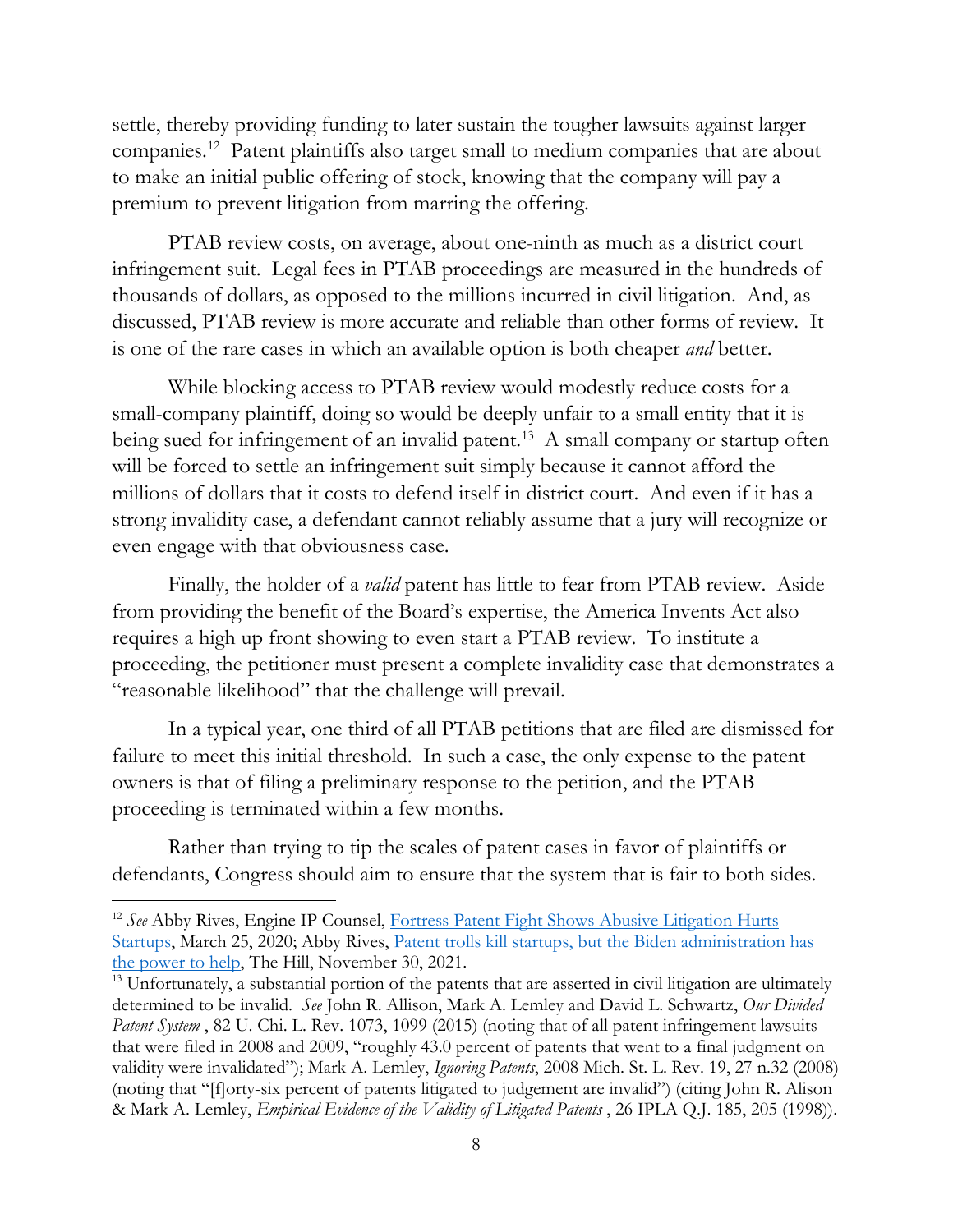Small entities and startups are both patent plaintiffs and defendants and need a system that is accurate and efficient in every case.

### <span id="page-8-0"></span>**2. There is no public interest in allowing the enforcement of invalid patents**

The parties to a patent lawsuit are not the only ones with a stake in the case. A patent can be enforced against anyone that makes, sells, or uses the claimed technology, regardless of the person's relation to the patent owner. And the licensing fees and damages awards that a patent secures will ultimately be passed along to consumers.

When a patent is valid and provides a benefit to consumers, these costs are reasonable. They are the price that America has decided is worth paying to incentivize innovation.

But if a patent is invalid—if it claims a technology that was already available to those skilled in the field—then enforcing the patent is unfair. It forces consumers to pay for something that was in the public domain and that should be freely available. And when numerous invalid patents are allowed to be enforced, the costs to consumers can be substantial.

The parties to patent lawsuits are simply pursuing their private interests. It is this Committee and the USPTO that must protect the public interest. And Congress is the only entity that can amend the laws to ensure that the patent system strikes the right balance—that it incentivizes innovation and disclosure without unfairly burdening consumers.

As the Supreme Court has long emphasized, "it is the public interest which is dominant in the patent system."[14](#page-8-2) Protecting that interest requires accurate and thoroughly reasoned assessments of patent validity. And the most effective way of testing issued patents (sometimes the only effective way) is through PTAB review. As the Committee adjusts the laws to serve the public interest, it must ensure that the parties to patent cases have reasonable access to PTAB proceedings.

# <span id="page-8-1"></span>**3. America needs to protect manufacturers of microprocessors and other critical technologies—even if they are large companies**

Finally, although the focus of this hearing is small businesses, not all of America's technology needs will be met by small companies and startups. Building a computer chip fabrication plant, for example, costs tens of billions of dollars. And

<span id="page-8-2"></span><sup>14</sup> *[Mercoid Corp. v. Mid-Continent Inv. Co](https://supreme.justia.com/cases/federal/us/320/661/)*., 320 U.S. 661, 665 (1944).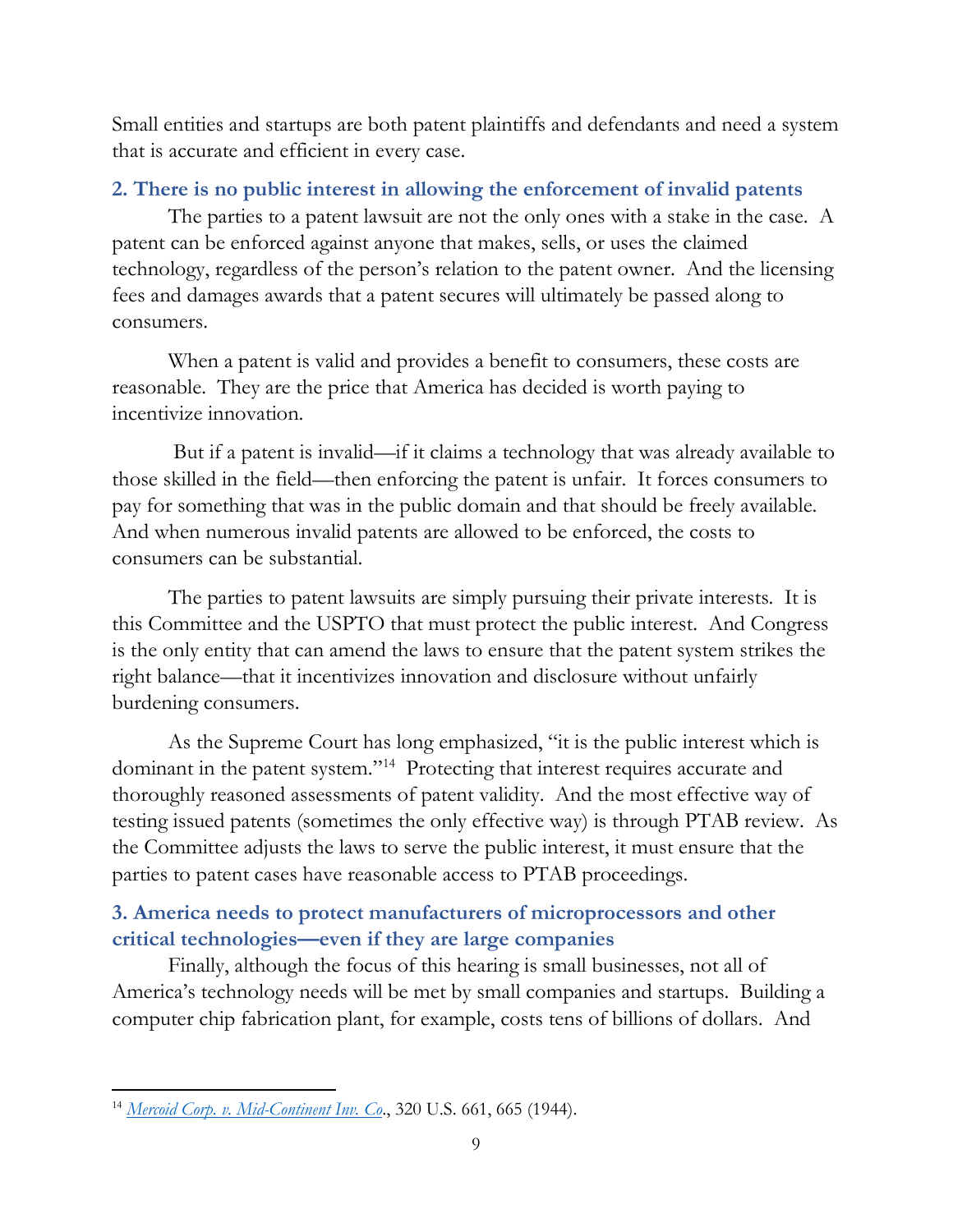semiconductors, networking equipment, and other advanced technologies are critical to much of the U.S. economy.

Just this year, for example, American automobile manufacturers are expected to lose almost \$300 billion in revenue because of a lack of access to the chips that control so many of the functions on a modern car[.15](#page-9-0) These technologies are also vitally important to our military's ability to defend our nation and its allies[.16](#page-9-1)

Events over the last two years have starkly illustrated the importance of PTAB review to the viability of manufacturing advanced technology in the United States. During this period, the USPTO has adopted several policies that have arbitrarily restricted access to PTAB proceedings—creating, in effect, an experiment in what happens when PTAB review is cut off.

During this period, for example, Intel, one of the world's premier chip manufacturers, was sued for patent infringement by Fortress Investment Group. Fortress's patent claimed simple insights into the voltage needs of integrated circuits[.17](#page-9-2) Intel responded with a PTAB petition that showed that these things had been understood by electrical engineers years before the patent was filed.<sup>18</sup>

Under the new USPTO policies, however, the agency refused to consider this challenge on its merits. The result: a \$2.2 *billion* judgment against Intel—one of the largest infringement verdicts in U.S. history.

If \$2 billion dollars can be extracted from Intel based on an invalid patent, it becomes difficult to guarantee a return on the investment in building a microchip fabrication plant.

There have certainly been cases in the past in which American companies have dominated an industry—steel production, ship building, or automobile

<span id="page-9-0"></span><sup>&</sup>lt;sup>15</sup> ["Auto industry set to lose \\$290 billion in revenue this year amidst shortage of computer chips,](https://justthenews.com/nation/states/semiconductor-shortages-cost-auto-industry-210-billion-revenue-year)" Just the News, Sep. 28, 2021.

<span id="page-9-3"></span><span id="page-9-2"></span><span id="page-9-1"></span><sup>&</sup>lt;sup>16</sup> The Russian Federation, facing an embargo on imports of computer chips because of its barbaric war against Ukraine, has found itself unable to manufacture precision munitions, advanced fighter jets, naval platforms, or air defense systems. *See* Jack Detsch, [Pentagon Deputy: Russia's Defense](https://foreignpolicy.com/2022/05/25/pentagon-russia-defense-industry-ukraine-war/)  [Industry 'Will Feel' Pain of Ukraine War,](https://foreignpolicy.com/2022/05/25/pentagon-russia-defense-industry-ukraine-war/) Foreign Policy, May 25, 2022; Howard Altman, [Sanctions](https://www.thedrive.com/the-war-zone/sanctions-are-strangling-russias-weapons-supply-chain)  [Are Strangling Russia's Weapons Supply Chain,](https://www.thedrive.com/the-war-zone/sanctions-are-strangling-russias-weapons-supply-chain) The War Zone, April 18, 2022; *see also* Aaron Reich, [Russia-Ukraine war: Sanctions cripple Russia's tank production,](https://www.jpost.com/international/article-704376) Jerusalem Post, April 17, 2022. <sup>17</sup> *See* U.S. Patent No. [7,523,373.](https://pdfpiw.uspto.gov/.piw?PageNum=0&docid=07523373&IDKey=&HomeUrl=%2F) The patent—which was filed in 2006, 45 years after integrated circuits were first developed—purports to apply the "discovery" that the memory in a microprocessor sometimes needs a higher minimum voltage than the processor. *See id.* at 2:4-9. <sup>18</sup> *See Intel v. [VLSI](https://s3-us-west-1.amazonaws.com/ptab-filings%2FIPR2020-00158%2F3) Tech.*, IPR2020-00158, Paper 3 at 7-8 (Nov. 20, 2019).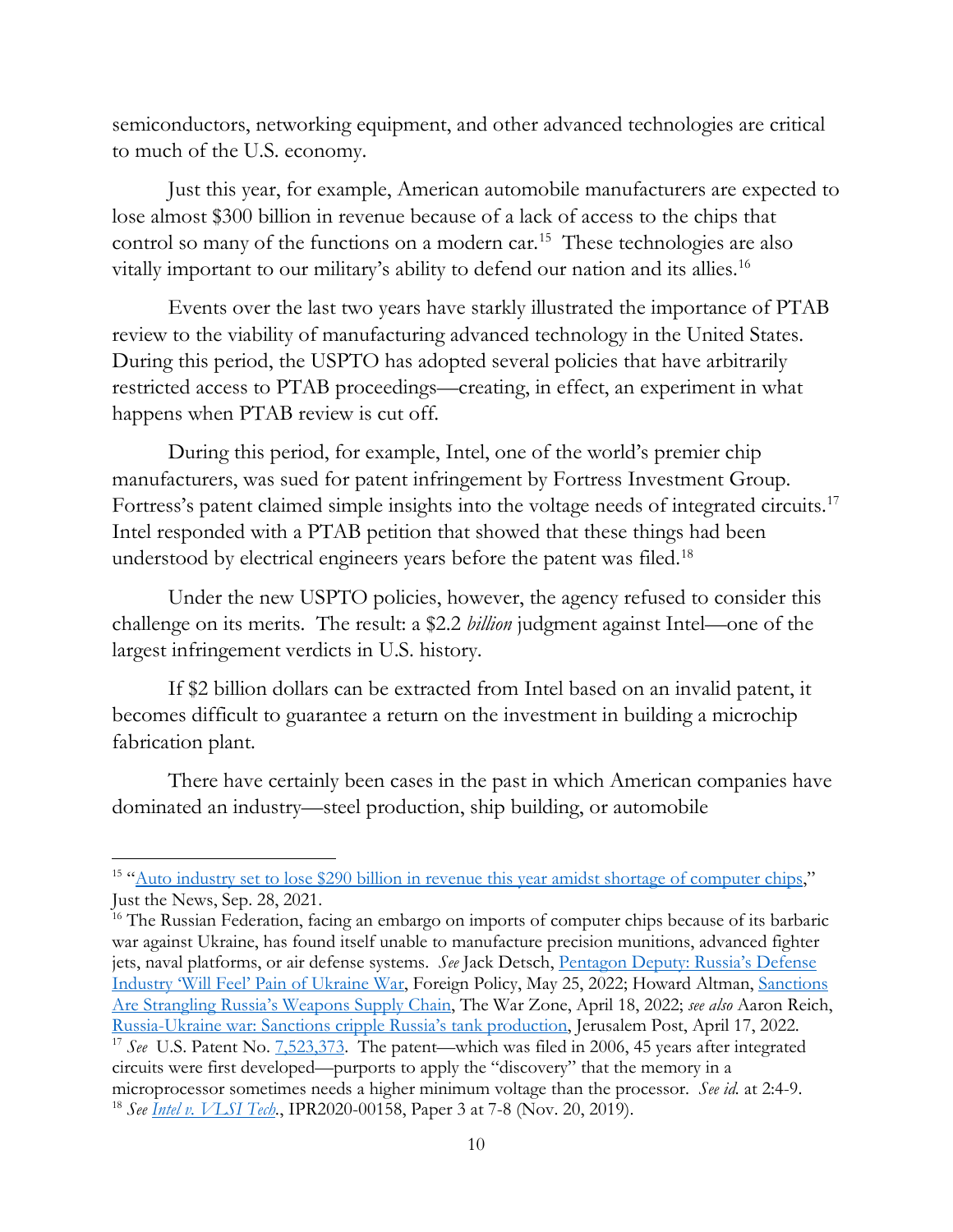manufacturing, for example—only to see their market share decline in favor of foreign manufacturers because, for various reasons, manufacturing conditions became unfavorable in the United States. There is certainly no guarantee that the United States will continue dominate the production of advanced semiconductors and networking equipment.

Over the years, the United States has also managed to persuade several foreign companies to build multi-billion-dollar chip fabs in the United States. Such investments greatly enhance America's economic and national security. These same foreign companies also closely follow U.S. patent policy, particularly with respect to PTAB proceedings.

These foreign companies have a choice where to build their next factory. They can easily choose to build at home or in one of the many countries where patent validity is not assessed by jury trial. If the United States continues to arbitrarily restrict access to PTAB review, it is inevitable that we will forfeit foreign direct investment in the United States.

Finally, some critics of the PTAB system have argued that allowing patent claims to be reviewed by the Board will hurt the United States in its economic competition with China.

In considering this argument, Congress should keep in mind that Chinese companies hold many U.S. patents. Huawei itself owns over 10,000 U.S. patents and is the single largest owner of 5G cellular communications patents.[19](#page-10-0) Huawei regularly asserts these patents in court, both in its own name and through patent-assertion entities.<sup>[20](#page-10-1)</sup> Policies that block PTAB review of asserted patents have directly benefited Huawei. [21](#page-10-2)

Consider, for example, Huawei's recent patent assertion campaigns against Samsung and Verizon. After it was excluded from the U.S. market, Huawei brought a set of infringement actions against Samsung. These lawsuits were stopped by PTAB

<span id="page-10-0"></span><sup>&</sup>lt;sup>19</sup> See Dr. Tim Pohlman & Dr. Knut Blind, ["Fact finding study on patents declared to](https://www.iplytics.com/wp-content/uploads/2020/02/5G-patent-study_TU-Berlin_IPlytics-2020.pdf) the 5G [standard,](https://www.iplytics.com/wp-content/uploads/2020/02/5G-patent-study_TU-Berlin_IPlytics-2020.pdf)" at 3, IPlytics GmbH, Technische Universitat Berlin, Jan. 2020; Arjun Kharpal, "Huawei [to start charging royalties to smartphone makers using its patented 5G tech,](https://www.cnbc.com/2021/03/16/huawei-to-charge-royalties-to-smartphone-makers-using-its-5g-tech-.html)" CNBC.com, Mar. 16, 2021.

<span id="page-10-1"></span><sup>20</sup> *See* Roslyn Layton, ["Frozen Out of Network Infrastructure Markets, Huawei Hijacks US Patent](https://www.forbes.com/sites/roslynlayton/2020/07/14/frozen-out-of-network-infrastructure-markets-huawei-hijacks-us-patent-regime/?sh=5379d02a3ff6)  [Regime,](https://www.forbes.com/sites/roslynlayton/2020/07/14/frozen-out-of-network-infrastructure-markets-huawei-hijacks-us-patent-regime/?sh=5379d02a3ff6)" Forbes.com, Jul. 14, 2020; "2020 Marketplace Trends: Former Operating Company<br>Patents Remain a Strong Driver of NPE Litigation," RPX Insight, Dec. 7, 2020.

<span id="page-10-2"></span><sup>&</sup>lt;sup>21</sup> See Josh Landau, ["Fintiv Denials Playing a Role in Huawei Assertion Campaign,](https://www.patentprogress.org/2021/02/12/fintiv-denials-playing-a-role-in-huawei-assertion-campaign/)" PatentProgress, Feb. 12, 2021.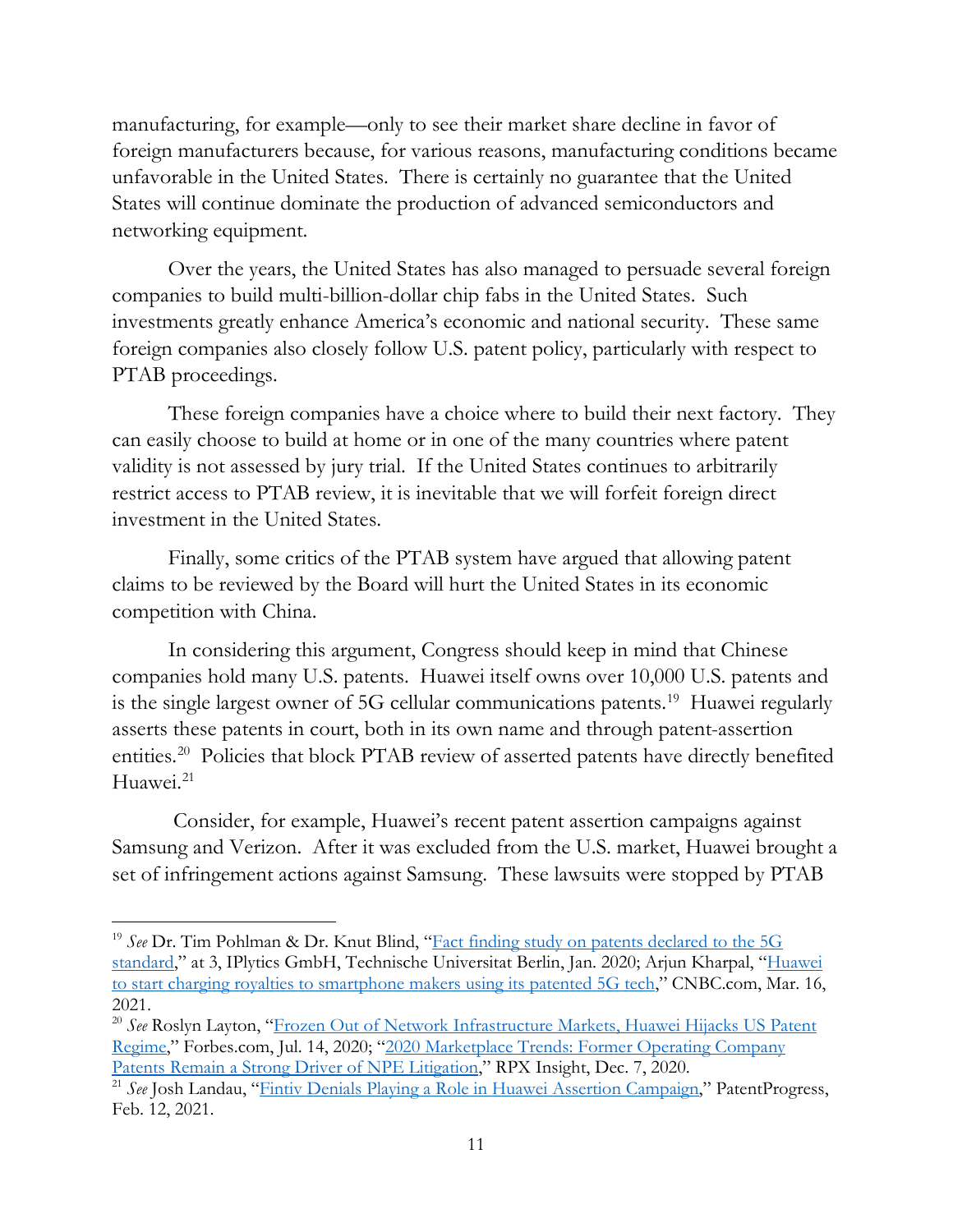reviews—Samsung successfully showed that Huawei's claimed telecommunication protocols were previously disclosed in the technical specifications of standard setting organizations.[22](#page-11-1)

Huawei later asserted similar patents against Verizon, demanding a billion dollars in licensing fees. But when that company also filed PTAB challenges making the case that the patents were invalid, it received a total of six "discretionary denials" from the USPTO<sup>23</sup>—the agency refused to consider the challenges on their merits. The case later settled out of court.<sup>[24](#page-11-3)</sup>

Before anyone asserts that the availability of PTAB review is undermining American economic competitiveness, they should ask this U.S company about its recent experience—and whether being forced to pay Huawei for patents that are reasonably likely invalid is helping the United States to "beat China."

Concerns about the role of Huawei and other companies that are controlled by China's government counsel in favor of, not against, allowing reliable access to USPTO validity review.

#### <span id="page-11-0"></span>**PTAB review works well, but Congress can improve the system**

The 112th Congress got most things right, but it is inevitable that a decade of experience with PTAB review will disclose features of the system than can be adjusted and improved.

One such issue has already been identified by this Subcommittee: in a letter last year to the Government Accountability Office (GAO), the Subcommittee's leaders asked for an investigation into allegations of political interference in PTAB decision making.[25](#page-11-4) I understand that a report is expected to issue shortly and that the Subcommittee intends to hold a hearing on its contents.

<span id="page-11-1"></span><sup>22</sup> *See, e.g.*, *Huawei Techs. Co., Ltd. v. Iancu*, No. 19-1493 (Fed. Cir. 2020); *Huawei Techs. Co., Ltd. v. Iancu*, No. 19-1497 (Fed. Cir. 2020).

<span id="page-11-2"></span><sup>23</sup> *See Verizon Bus. Network Servs. v. Huawei Techs. Co*., IPR2020-01290 (Jan. 25, 2021); *Verizon Bus. Network Servs. v. Huawei Techs. Co*., IPR2020-01291 (Jan. 25, 2021); *Verizon Bus. Network Servs. v. Huawei Techs. Co*., IPR2020-01292 (Jan. 25, 2021*); Verizon Bus. Network Servs. v. Huawei Techs. Co*., IPR2020-01278 (Jan. 26, 2021); *Cellco Partnership d/b/a Verizon Wireless v. Huawei Techs. Co. Ltd*., IPR2020-01352 (Mar. 2, 2021); *Cellco Partnership d/b/a Verizon Wireless v. Huawei Techs. Co. Ltd*., IPR2020-01356 (Mar. 5, 2021). 24 *See* "Huawei, Verizon Strike Patent Deal Mid-Trial in Texas," Law360, Jul. 12, 2021.

<span id="page-11-3"></span>

<span id="page-11-4"></span><sup>&</sup>lt;sup>25</sup> [Congressmen Johnson, Issa Call on GAO to Investigate PTAB Decision-Making Practices,](https://hankjohnson.house.gov/media-center/press-releases/congressmen-johnson-issa-call-gao-investigate-ptab-decision-making) June 2, 2021.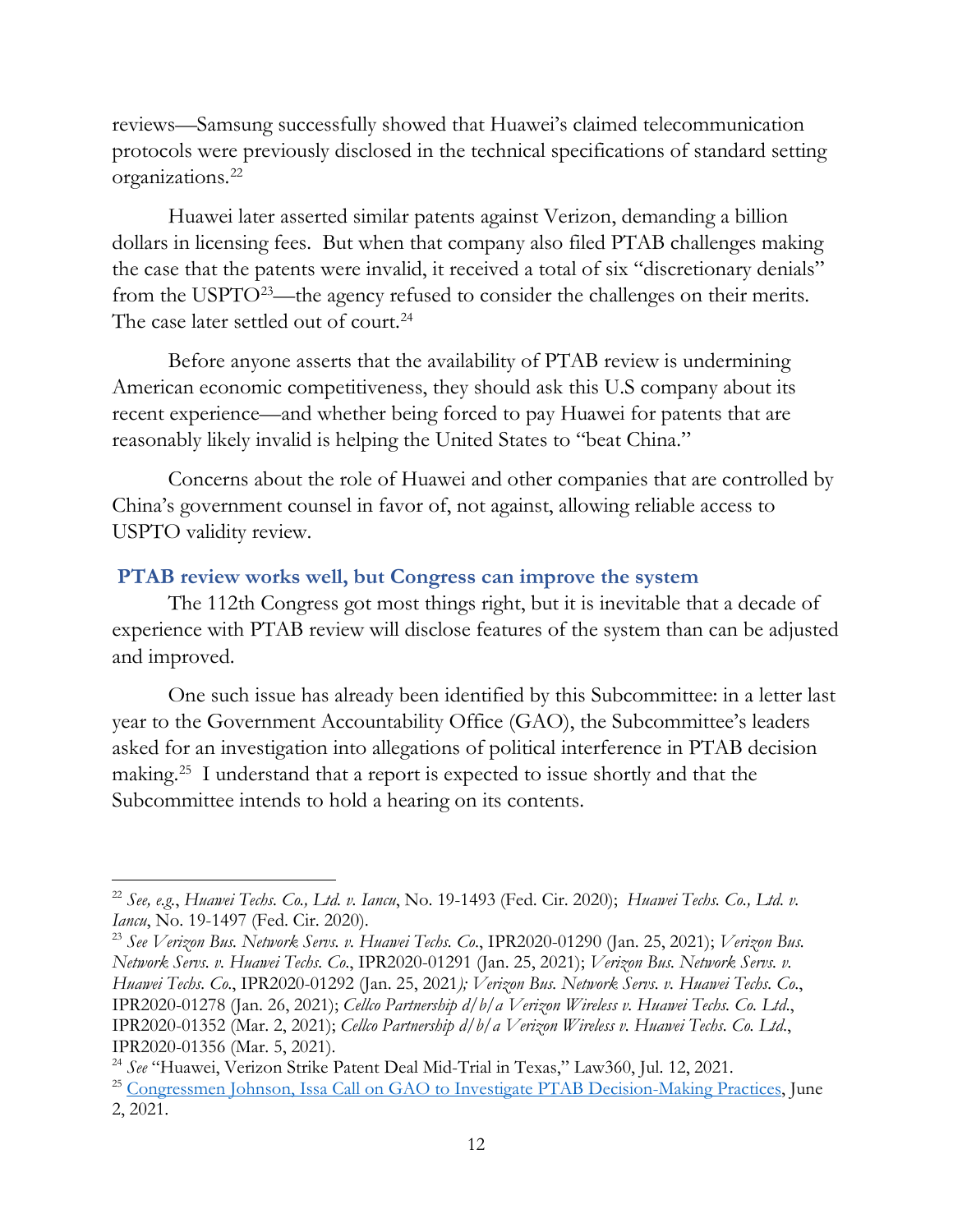According to the GAO letter, the Subcommittee's concerns were spurred in part by some of the Supreme Court's comments in its recent decision in the *Arthrex*  case.[26](#page-12-0) The government had argued in the case that the PTAB is sufficiently supervised for Appointments Clause purposes because the Director can "jump[] in before the Board issues" its decision if he or she "catches wind of an unfavorable ruling on the way." It also argued that the Director can "manipulate the composition of the PTAB [rehearing] panel" with "APJs assumed to be more amenable to his preferences."

The Supreme Court's terse response was that such "machinations" are "the problem," not "the solution." It emphasized the need for a "transparent decision" that is made by "an impartial panel of experts."

It seems inevitable that GAO's report will raise questions about the Board's independence. Political interference in PTAB post-issuance proceedings creates substantial due process concerns. While the Supreme Court has never directly ruled on the issue, it has made clear its expectation that agency adjudications will be "structured so as to assure that the hearing examiner exercises his independent judgment on the evidence before him, free from pressures by the parties or other officials within the agency."[27](#page-12-1) The Court also has placed emphasis on the Administrative Procedure Act's guarantee that agency judges are "assigned to cases in rotation so far as is practicable."

The parties to PTAB cases frequently have much at stake in the proceedings. They are entitled to have their cases decided in a fair and transparent manner.

In the past, the Board did have statutorily guaranteed structural independence. As the Federal Circuit noted in its initial *Arthrex* decision, "prior to the 1975 amendment to Title 35, 'Examiners-in-Chief'—the former title of the current APJs were subject to nomination by the President and confirmation by the Senate.["28](#page-12-2) And to this day, all officers in the U.S. military about the level of captain are required to be appointed by the President and confirmed by the Senate.<sup>29</sup>

As the Committee reviews the GAO's findings, it should consider whether to return to a system of presidential appointment and Senate confirmation for the PTAB, or enact other statutory restrictions, to ensure that each PTAB judge exercises

<span id="page-12-0"></span><sup>26</sup> *See [United States v.](https://www.supremecourt.gov/opinions/20pdf/19-1434_ancf.pdf) Arthrex*, 141 S. Ct. 1970 (2021).

<span id="page-12-1"></span><sup>27</sup> *[Butz v. Economou](https://caselaw.findlaw.com/us-supreme-court/438/478.html)*, 428 U.S. 478 (1978).

<span id="page-12-2"></span><sup>28</sup> *Arthrex, Inc. [v. Smith & Nephew, Inc.](https://cases.justia.com/federal/appellate-courts/cafc/18-2140/18-2140-2019-10-31.pdf?ts=1572552094)*, No. 2018-2140 (2019).

<span id="page-12-3"></span><sup>29</sup> *See* 10 U.S.C. § 531.